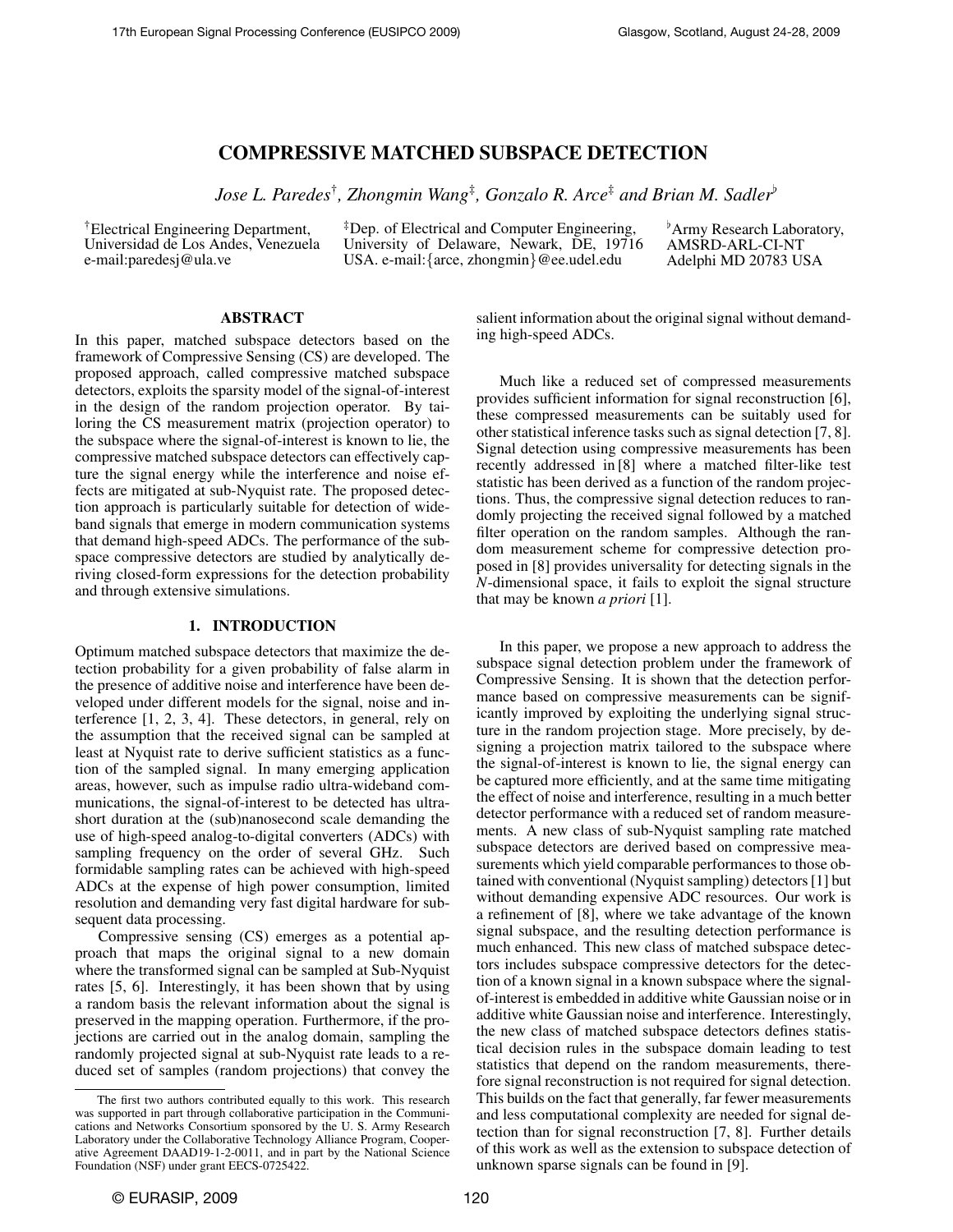### 2. PRELIMINARIES

# 2.1 The detection Problem

Given a continuous-time signal  $x(t)$ , the goal is to decide which of two possible models is more suitable to describe the observation signal,  $x(t)$ . In a first model, the observation signal is a random realization of a noise process, whereas for the second model,  $x(t)$  is the superposition of a signal-of-interest and noise. Assume for now that the signal of interest and the noise are bandlimited to  $|f| \leq B$  and that it is possible to sample the observation signal at the Nyquist rate over some interval  $0 \le t < T$ . Let  $\mathbf{x} = [x_1, x_2, \dots, x_N]^T$  be the discrete-time representation of the signal  $x(t)$  where  $x_i = x(t_i)$ . This decision problem reduces to distinguish between the hypotheses  $\mathcal{H}_0$  and  $\mathcal{H}_1$ ,

$$
\mathcal{H}_0 : \mathbf{x} = \mathbf{w}
$$
  
\n
$$
\mathcal{H}_1 : \mathbf{x} = \mathbf{s} + \mathbf{w}
$$
 (1)

where s represents the signal of interest that is assumed to be *K*-sparse in some dictionary  $\Psi = [\psi_1, \psi_2, \psi_3, \dots, \psi_Z]$  with  $\psi_i \in \mathcal{R}^N$ . Thus, s can be represented by a linear combination of *K* vectors from Ψ, with  $K \ll N$ . Namely,  $s = H\Theta$  $\text{where } \mathbf{H} = [\psi_{n_1}, \psi_{n_2}, \dots, \psi_{n_K}], \text{ with } n_i \in \{1, 2, \dots, Z\} \text{ for }$  $i = 1, 2, \ldots, K$ .  $\Theta$  is a *K*-dimensional vector with all nonzero entries that defines s in the signal subspace spanned by the columns of H. Thus, the signal of interest resides in the *K*-dimensional subspace spanned by the columns of the  $N \times K$  matrix **H**. In Eq. (1), w denotes the noise vector that is assumed to be i.i.d. obeying  $\mathcal{N}(0, \sigma^2 I)$ . Furthermore, we assume that the signal subspace  $\langle H \rangle$  is known or it can be learned from a secondary data set [2, 4, 9, 10, 11].

#### 2.2 Conventional Matched Subspace Detector

In order to introduce the notation and terms that will be used hereafter, let's consider the detection of a known sparse signal in white Gaussian noise with known variance  $\sigma^2$ . The detection problem reduces to distinguishing between the hypotheses

$$
\mathcal{H}_0 : \mathbf{x} = \mathbf{w} \n\mathcal{H}_1 : \mathbf{x} = \mathbf{H}\Theta + \mathbf{w}
$$
\n(2)

The aim is to find an expression as a function of the observation vector x that used as a test statistic allow us to decide whether the signal of interest is present or not in the observation vector. According to the Neyman-Pearson (NP) criterion, the optimum decision strategy that maximizes the probability of detection  $(P_d)$  while keep the probability of false alarm  $P_{fa}$  under a certain value is given by the likelihood ratio test (LRT) defined as [12]:

$$
\Lambda(\mathbf{x}) = \frac{f_1(\mathbf{x}; \Theta, \sigma^2 | \mathcal{H}_1)}{f_0(\mathbf{x}; \Theta, \sigma^2 | \mathcal{H}_0)} \underset{\mathcal{H}_0}{\geq} \eta \tag{3}
$$

where  $f_1(\mathbf{x}; \Theta, \sigma^2 | \mathcal{H}_1)$  is the probability of observing x under  $\mathcal{H}_1$  and  $f_0(\mathbf{x}; \Theta, \sigma^2 | \mathcal{H}_0)$  is the probability of observing x under  $\mathcal{H}_0$ . The threshold parameter  $\eta$  is chosen to achieve a desired probability of false alarm.

It is well known that the LRT for detecting a known signal in white Gaussian noise with known variance yields as sufficient statistic the matched filtering operation [12]:

$$
t(\mathbf{x}) = \Theta^T \mathbf{H}^T \mathbf{x} = \mathbf{s}^T \mathbf{x}
$$
 (4)

where  $s = H\Theta$  is the signal of interest and <sup>T</sup> denotes the transpose operator. Since the matched filter output is a linear combination of Gaussian random variables,  $t(x)$  obeys the following distribution

$$
t(\mathbf{x}) \sim \begin{cases} \mathcal{N}(0, \sigma^2 \mathbf{s}^T \mathbf{s}) & \text{under } \mathcal{H}_0 \\ \mathcal{N}(\mathbf{s}^T \mathbf{s}, \sigma^2 \mathbf{s}^T \mathbf{s}) & \text{under } \mathcal{H}_1 \end{cases}
$$

where we use the notation  $\sim$  to mean "is distributed as" and  $\mathcal{N}(\mu, \sigma_0^2)$  to denote normal distribution with mean  $\mu$  and variance  $\sigma_0^2$ .

To evaluate the performance of the matched filter detector, the false alarm probability,  $P_{fa}$  and the detection probability, *Pd*, are found based on the statistic of the matched filter output [12]. Setting the probability of false alarm to a fixed value, say  $\alpha$ , the  $P_d$  can be found as a function of  $P_{fa}$ as follows [12]:

$$
P_d(\alpha) = Q\left(Q^{-1}(\alpha) - \sqrt{\frac{\mathbf{s}^T \mathbf{s}}{\sigma^2}}\right)
$$
 (5)

where  $Q(x) \triangleq (2\pi)^{-\frac{1}{2}} \int_{x}^{\infty} e^{-x^2/2} dx$  and  $Q^{-1}(\cdot)$  denotes the inverse of the  $Q(\cdot)$  function. Equation (5) is known as the receiver operating characteristics (ROC) for the matched filter detector and it fully describes the performance of the detection as a function of the false alarm probability and the signal-to-noise ratio  $SNR = \frac{s^T s}{\sigma^2}$ .

# 3. SUBSPACE COMPRESSIVE DETECTION OF A KNOWN SPARSE SIGNAL

CS framework has emerged as a promising approach to reduce ADC resources by randomly transforming the original observation signal to a new domain where the transformed signal is sampled at Sub-Nyquist rates preserving the salient information about the original signal. In the new domain, a random projection based test statistic must be derived to allow us to decide whether the signal of interest is present or not and where the samples are obtained at sub-Nyquist sampling rates.

Consider the detection problem described in Eq. (1), where the signal of interest is known to lie in the signal subspace spanned by the columns of  $\langle H \rangle$ . Furthermore, assume that the signal parameter Θ and the noise variance are known. Under the subspace CS framework, the received signal is projected onto the random basis  $\Phi$  to yield a measurement vector y. The detection problem reduces to distinguish between the two hypotheses  $\mathcal{H}_0$  and  $\mathcal{H}_1$ :

$$
\mathcal{H}_0 : \mathbf{y} = \Phi \mathbf{w} \tag{6}
$$
  

$$
\mathcal{H}_1 : \mathbf{y} = \Phi(\mathbf{s} + \mathbf{w})
$$

where  $\Phi$  is an  $M \times N$  random projection matrix, called the measurement matrix, that is suitably designed to exploit the *a prior* knowledge about the signal sparsity model. That is, unlike the conventional CS framework where the projection matrix, Φ, are realizations of i.i.d. random variables following a normal distribution, in the application at hand, we want to exploit in the projection operation the inherent structure of the sparse signal to be detected. More precisely, if we know *a priori* that the signal of interest follows a linear model, i.e.,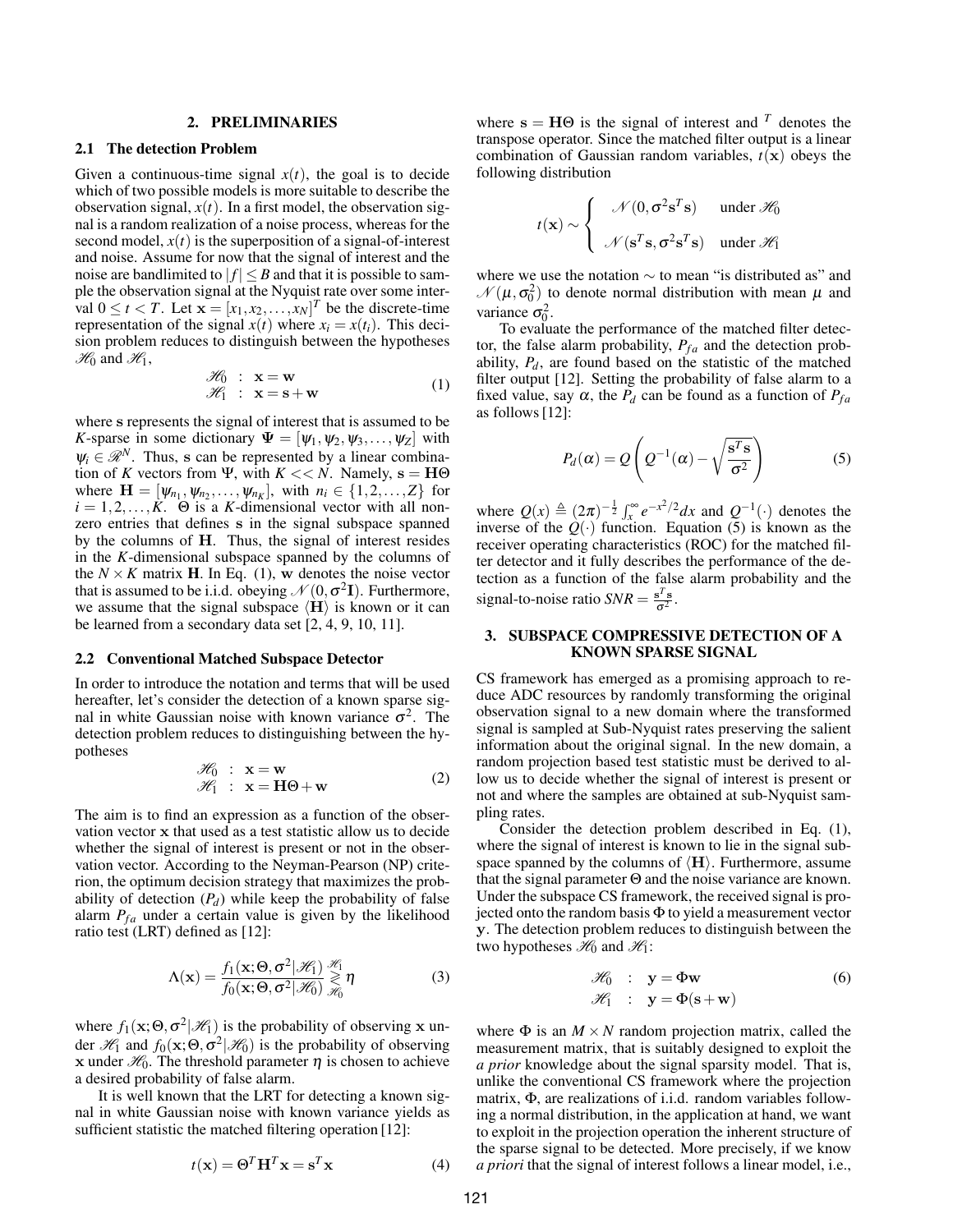$s = H\Theta$ , the measurement matrix can be tailored to the signal model leading to fewer random projections, and, therefore less demanding ADC resources.

In this work, the proposed subspace measurement matrix is defined as:

$$
\Phi = \mathbf{G}(\mathbf{H}^T \mathbf{H})^{-1} \mathbf{H}^T
$$
 (7)

where G is an  $M \times K$  i.i.d. random matrix whose entries follow a  $\mathcal{N}(0,1/K)$  distribution with  $M \leq K$ . Note that under  $\mathcal{H}_1$  the random projection reduces to  $y =$ G it under  $\mathcal{H}_1$  the random projection reduces to  $y = (\Theta + (H^T H)^{-1} H w)$ , hence, the signal energy in the projection domain is the same as in [8] while the noise power is greatly reduced. Thus, good detection performance is expected even with a small number of measurements.

Note in Eq. (6) that the observation data y is an *M*dimensional vector whose entries are random projections of the underlying signal. As a result, a new test statistic and a decision rule have to be derived to decide whether or not s is present in the random measurement y. Since  $\mathbf{w} \sim \mathcal{N}(0, \sigma^2 \mathbf{I})$  and the measurement matrix is known, it follows that the likelihood ratio test reduces to:

$$
\Lambda(\mathbf{y}) = \frac{\exp\left[-(\mathbf{y} - \Phi \mathbf{H} \Theta)^{T} (\sigma^{2} \Phi \Phi^{T})^{-1} (\mathbf{y} - \Phi \mathbf{H} \Theta)\right]}{\exp\left[-\mathbf{y}^{T} (\sigma^{2} \Phi \Phi^{T})^{-1} \mathbf{y}\right]}
$$
(8)

Taking the logarithm on Eq. (8) and after some algebraic manipulations, it follows that the sufficient statistic is given by:

$$
\bar{t}(\mathbf{y}) = \mathbf{y}^T (\Phi \Phi^T)^{-1} \Phi \mathbf{s} = \mathbf{y}^T [\mathbf{G} (\mathbf{H}^T \mathbf{H})^{-1} \mathbf{G}^T]^{-1} \mathbf{G} \Theta. \tag{9}
$$

Thus, the signal is detected if the test statistic,  $\bar{t}(y)$  is greater than a given threshold  $\eta$ .

Furthermore, since  $\bar{t}(y)$  is a weighted sum of Gaussian random variables, it is distributed according to:

$$
\bar{t}(\mathbf{y}) \sim \begin{cases}\n\mathcal{H}_0: \quad \mathcal{N}(0, \Theta^T \mathbf{C}^{-1} \Theta) \\
\mathcal{H}_1: \quad \mathcal{N}(\Theta^T G^T [\mathbf{G}(\mathbf{H}^T \mathbf{H})^{-1} \mathbf{G}^T]^{-1} \mathbf{G} \Theta, \Theta^T \mathbf{C}^{-1} \Theta)\n\end{cases}
$$

where  $\mathbf{C} = [\mathbf{G}(\mathbf{H}^T\mathbf{H})^{-1}\mathbf{G}^T]^{-1}\mathbf{G}$ . This allow us to find a closed-form expression to characterize the performance of the subspace CS detection. It can be shown that for a given  $P_{fa} = \alpha$ , the detection probability is given by[9]:

$$
P_d(\alpha) = Q \left[ Q^{-1}(\alpha) - \sqrt{\frac{\mathbf{s}^T \mathbf{P}_{\Phi} \mathbf{s}}{\sigma^2}} \right],\tag{10}
$$

where  $\mathbf{P}_{\Phi} = \Phi^T (\Phi \Phi^T)^{-1} \Phi$ . Furthermore, we have that

$$
\mathbf{s}^T \mathbf{P}_{\Phi} \mathbf{s} = \mathbf{s}^T \Phi^T (\Phi \Phi^T)^{-1} \Phi \mathbf{s}
$$
  
= 
$$
\Theta^T \mathbf{G}^T [\mathbf{G} (\mathbf{H}^T \mathbf{H})^{-1} \mathbf{G}^T]^{-1} \mathbf{G} \Theta.
$$

When  $M = K$ , G is invertible with probability 1 [13] leading to

$$
\mathbf{s}^T \mathbf{P}_{\Phi} \mathbf{s} = \Theta^T \mathbf{H}^T \mathbf{H} \Theta = \mathbf{s}^T \mathbf{s}.
$$
 (11)

Note that when the number of random projections equals the sparsity of the signal, i.e.,  $M = K$ , the proposed subspace CS detection has the same performance as the conventional detector given by Eq. (5). Note that  $\mathbf{G}\mathbf{G}^T \approx K\mathbf{I}_{M\times M}$  and  $G^T G \approx M I_{K \times K}$  if  $M, K \gg 1$ . Further, if the signal of interest is sparse on an orthonormal basis, it can be shown that:

$$
\mathbf{s}^T \mathbf{P}_{\mathbf{\Phi}} \mathbf{s} \approx (M/K) \mathbf{s}^T \mathbf{s}.\tag{12}
$$

Then, with  $M \leq K$ , the detector performance can be approximated as:

$$
\bar{P}_d(\alpha) \approx Q \left[ Q^{-1}(\alpha) - \sqrt{M/K} \sqrt{\frac{\mathbf{s}^T \mathbf{s}}{\sigma^2}} \right].
$$
 (13)

The approximation of  $P_d(\alpha)$  by Eq. (13) also holds when  $\psi_i$ 's in Ψ have unit energy and are approximately orthogonal to each other.

Comparing the proposed subspace CS detection to that introduced in [8], we notice several differences. First, in [8] the signal model is not taken into account in designing the measurement matrix. Second, the number of measurements has to be greater than the sparsity of the signal, while in our approach only  $M \leq K$  measurements are required. Finally, comparing the performance of the subspace CS detection to that in [8], it can be noticed that the proposed detector provides better detection performance with much fewer number of measurements.

Much like the CS detector in [8] provides a universal detection scheme for signals in the *N*-dimensional space, the proposed subspace compressive detector provides a universal detection scheme for all signals that lie in the same subspace.

### 4. COMPRESSIVE SUBSPACE DETECTION IN NARROWBAND INTERFERENCE

The proposed subspace compressive detection can be naturally extended to the case where interference signals are present in the observations. In particular, we are interested in detecting signals embedded in additive Gaussian noise in the presence of narrowband interference (NBI) that lies in a known interference subspace. With the knowledge of the interference subspace, an effective subspace compressive detector can be designed for subspace signal detection and, at the same time, interference rejection.

Consider the interference modeled by  $z = S\varphi$  where S is an  $N \times J$  matrix whose columns span the interference subspace  $\langle S \rangle$  and  $\varphi \in \mathcal{R}^J$  is the interference parameter that localizes the interference in the subspace  $\langle S \rangle$  with *J*  $\ll N - K$ . In our study, we assume that the interference subspace S is available but the interference coefficient  $\varphi$  is unknown. That is, we know the subspace where the interference lies but we do not know its exact location because  $\varphi$  is unknown. Furthermore, we assume that the signal subspace and the interference subspace do not overlap.

The detector aims to distinguish between two hypotheses,  $\mathcal{H}_0$ : interference + noise and  $\mathcal{H}_1$ : signal-of-interest + interference + noise. Formally:

$$
\mathcal{H}_0 : \mathbf{x}' = \mathbf{S}\varphi + \mathbf{w},
$$
  
\n
$$
\mathcal{H}_1 : \mathbf{x}' = \mathbf{H}\Theta + \mathbf{S}\varphi + \mathbf{w}.
$$
\n(14)

Under the subspace compressive framework, we want to design a measurement matrix that on the one hand cancels out the interference and on the other hand exploits the fact that the signal-of-interest lies in a known subspace spanned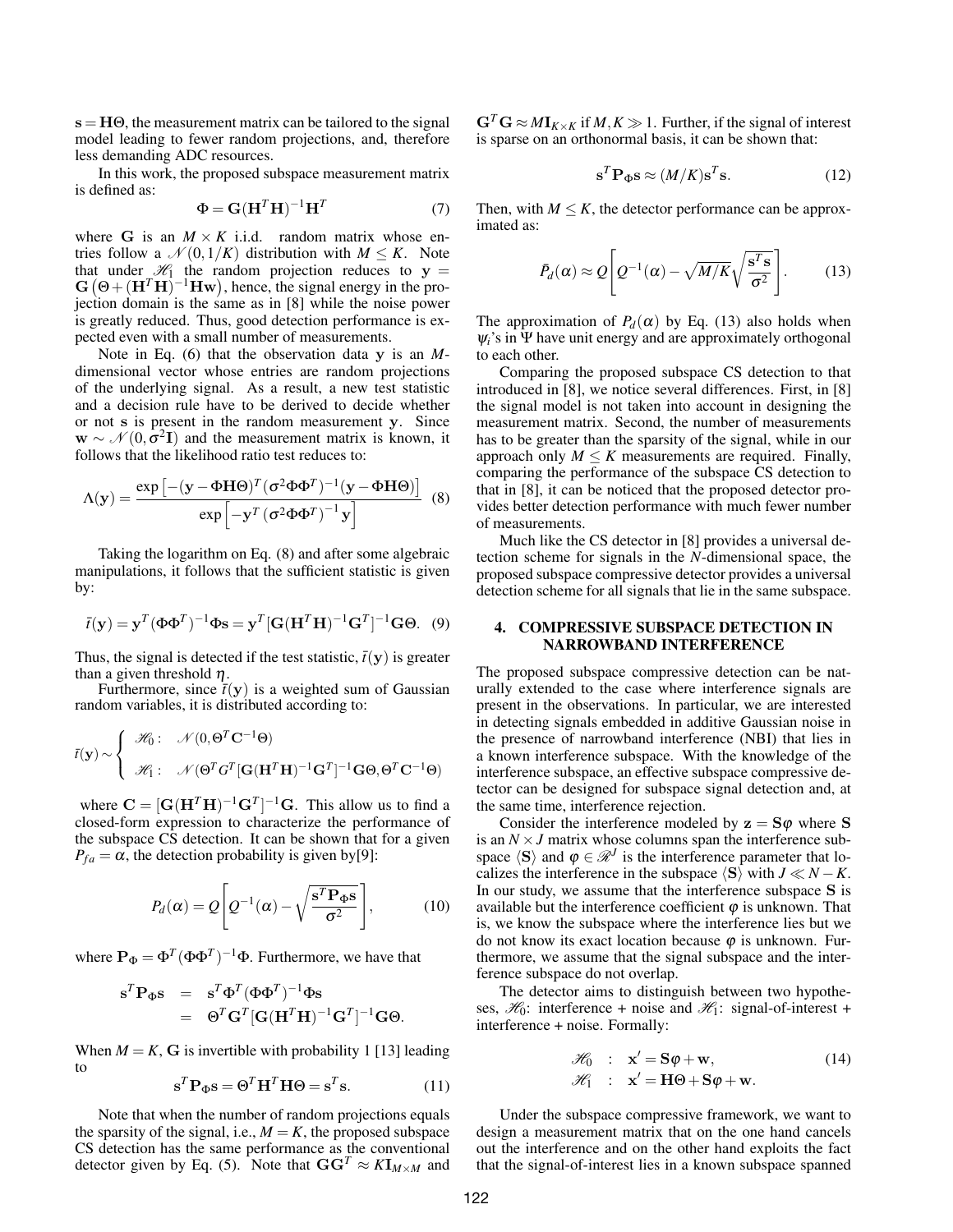by the columns of H. It turns out that by letting the projection matrix be

$$
\breve{\Phi} = \mathbf{G} (\breve{\mathbf{H}}^T \breve{\mathbf{H}})^{-1} \breve{\mathbf{H}}^T = \mathbf{G} (\mathbf{H}^T \mathbf{P}_S^\perp \mathbf{H})^{-1} \mathbf{H}^T \mathbf{P}_S^\perp \qquad (15)
$$

where  $\check{H} = P_S^{\perp}H$  and  $P_S^{\perp} = I_N - S(S^T S)^{-1}S^T$  both goals are jointly achieved in the projection stage. Note that  $\mathbf{P}_{S}^{\perp}$ is the orthogonal projection matrix for the NBI null space. G is, as before, an  $M \times K$  random matrix whose entries are i.i.d. random variables following a Gaussian probability density function with zero-mean and variance  $1/K$ . Thus, the hypothesis problem (14) reduces to:

$$
\mathcal{H}_0 : \check{\mathbf{y}} = \check{\Phi}(\mathbf{S}\varphi + \mathbf{w}), \qquad (16)
$$
  

$$
\mathcal{H}_1 : \check{\mathbf{y}} = \check{\Phi}(\mathbf{H}\Theta + \mathbf{S}\varphi + \mathbf{w}).
$$

Upon closer examination of Equations (15) and (16), it can be noticed that the proposed detector first projects the received signal onto the NBI null space rejecting the interference and then the resultant signal is projected onto the signal subspace reducing the noise effect. Note also that the design of the subspace measurement matrices according to Eq. (15) is similar in spirit to the principle of the zero-forcing equalizer [14] widely used in digital communications. The interference, if present, is completely eliminated by projecting the received signal onto the interference null space.

In order to derive a test statistic expression as a function of the measurements  $\ddot{y}$ , notice that under  $\mathcal{H}_0$ ,  $\ddot{y}$  follows a normal distribution with mean  $\check{\Phi}S\varphi$  and variance  $\sigma^2 \check{\Phi} \check{\Phi}^T$ , whereas under  $\mathcal{H}_1$ ,  $\check{y}$  is normally distributed with mean  $\check{\Phi}(\mathbf{H}\Theta + \mathbf{S}\varphi)$  and variance  $\sigma^2 \check{\Phi} \check{\Phi}^T$ . Therefore, it can be shown that the LRT yields as sufficient statistic [9]:

$$
\check{\mathbf{I}}(\check{\mathbf{y}}) = \check{\mathbf{y}}^T (\check{\Phi} \check{\Phi}^T)^{-1} \check{\Phi} \mathbf{s} = \check{\mathbf{y}}^T [\mathbf{G} (\mathbf{H}^T \mathbf{P}_S^{\perp} \mathbf{H})^{-1} \mathbf{G}^T]^{-1} \mathbf{G} \Theta.
$$

Consequently, the detector performance is given by:

$$
P_D(\alpha) = Q\Big(Q^{-1}(\alpha) - \sqrt{\frac{\mathbf{s}^T \mathbf{P}_{\check{\Phi}} \mathbf{s}}{\sigma^2}}\Big),\tag{17}
$$

where  $s = H\Theta$ ,  $\alpha = P_{fa}$  and  $P_{\Phi}$  is the orthogonal projection onto the subspace spanned by the rows of  $\check{\Phi}$ , i.e.,  $\mathbf{P}_{\check{\Phi}} = \check{\Phi}^T (\check{\Phi} \check{\Phi}^T)^{-1} \check{\Phi}.$ 

Note that the detector performance depends on the term:  $\varepsilon = s^T \mathbf{P}_{\phi} s = ||\mathbf{s}_{\phi}||^2$ , which is the signal energy that the detector can collect in the random subspace  $\Phi$ . Furthermore, for  $M = K$ , it can be shown that  $\varepsilon$  reduces to  $s^T P_S^{\perp} s$  [14]. Thus, if the number of measurements is equal to the sparsity of the signal-of-interest, the energy collected by the detector turns out to be the signal energy after it has been passed through the null-steering operator  $\mathbf{P}_{S}^{\perp}$ . It should be pointed out that a natural extension of the compressive detection approach developed in [8] to address the problem of signal detection in presence of interference and additive white Gaussian noise can be obtained by observing that the received signal can be passed through an interference rejecting filter [1] and then projected using an  $M \times N$  random projection matrix with entries obeying a normal distribution. Following this line of thought, the detection problem (14) reduces to:

$$
\mathscr{H}_0 : \ \ \tilde{\mathbf{y}} = \tilde{\Phi} \mathbf{P}_{\mathcal{S}}^{\perp} \left( \mathbf{S} \boldsymbol{\varphi} + \mathbf{w} \right), \tag{18}
$$

$$
\mathscr{H}_1 \quad : \quad \tilde{\mathbf{y}} = \tilde{\Phi} \mathbf{P}_{S}^{\perp} \left( \mathbf{H} \Theta + \mathbf{S} \boldsymbol{\varphi} + \mathbf{w} \right)
$$



Figure 1: Performance of the various signal detection algorithms for detecting a known signal in additive white Gaussian noise

where  $P_S^{\perp} = I_N - S(S^T S)^{-1} S^T$  and  $\tilde{\Phi}$  is an  $M \times N$  i. i. d. matrix with  $M > K$ . Note that unlike to the subspace compression detection where the *a priori* knowledge is exploited in the design of the measurement matrix, in this latter CS based detection approach, the *a priori* knowledge about the interference subspace is exploited in the null steering operator  $\mathbf{P}_{S}^{\perp}$  while the CS universality is kept in the random projection.

Following a similar approach to that used in deriving Eq. (17), it can be shown that the sufficient statistics and the detection performance for this case are given, respectively, by:

$$
\tilde{t}(\tilde{\mathbf{y}}) = \tilde{\mathbf{y}}^T (\tilde{\Phi} \mathbf{P}_{\tilde{\mathbf{y}}}^{\perp} \tilde{\Phi}^T)^{-1} \tilde{\Phi} \mathbf{P}_{\tilde{\mathbf{y}}}^{\perp} \mathbf{H} \Theta
$$
\n
$$
P_d = Q \left[ Q^{-1} (P_{fa}) - \sqrt{\frac{\Theta^T \mathbf{H}^T \mathbf{P}_{\tilde{\mathbf{y}}}^{\perp} \tilde{\Phi}^T (\tilde{\Phi} \mathbf{P}_{\tilde{\mathbf{y}}}^{\perp} \tilde{\Phi}^T)^{-1} \tilde{\Phi} \mathbf{P}_{\tilde{\mathbf{y}}}^{\perp} \mathbf{H} \Theta} \right]
$$
\n(19)

### 5. SIMULATIONS

In this section, the performance of the proposed subspace compressive detectors are evaluated through several simulations and compared to the performances yielded by the conventional subspace detectors (Nyquist sampling) and to the corresponding extension of the CS detector [8]. For all the simulations, the sparse signal s is given by:  $s = H\Theta$ , where  $\mathbf{H} \in \mathcal{R}^{N \times K}$ ,  $\Theta \in \mathcal{R}^{K \times 1}$ . The narrowband interference z is given by  $z = S\varphi$ , where  $S \in \mathcal{R}^{N \times T}$ ,  $\varphi \in \mathcal{R}^{T \times 1}$ . All the entries of H,  $\Theta$ , S and  $\varphi$  are drawn from an i.i.d. normal distribution. The *SNR* is defined as:  $SNR = \frac{s^T s}{\sigma^2}$ .

First, the various detectors are tested in the detection of a known signal in additive white Gaussian noise. The signal subspace matrix **H** has dimensions  $N = 2000$  and  $K = 200$ . The number of measurements for the CS detector [8] is 600, whereas for the proposed approach *M* is set to 120. Figure 1 depicts the detection probabilities as a function of the SNR for a  $P_{fa} = 10^{-4}$ . As can be seen, with much fewer measurements subspace compressive detector outperforms the CS detector that does not use signal subspace information.

In Fig. 1, the approximation to the subspace detection probability given by Eq. (13) is also shown. As can be seen, the approximation is quite close to the empirical results, hence validating the assumption made to obtain this approxi-